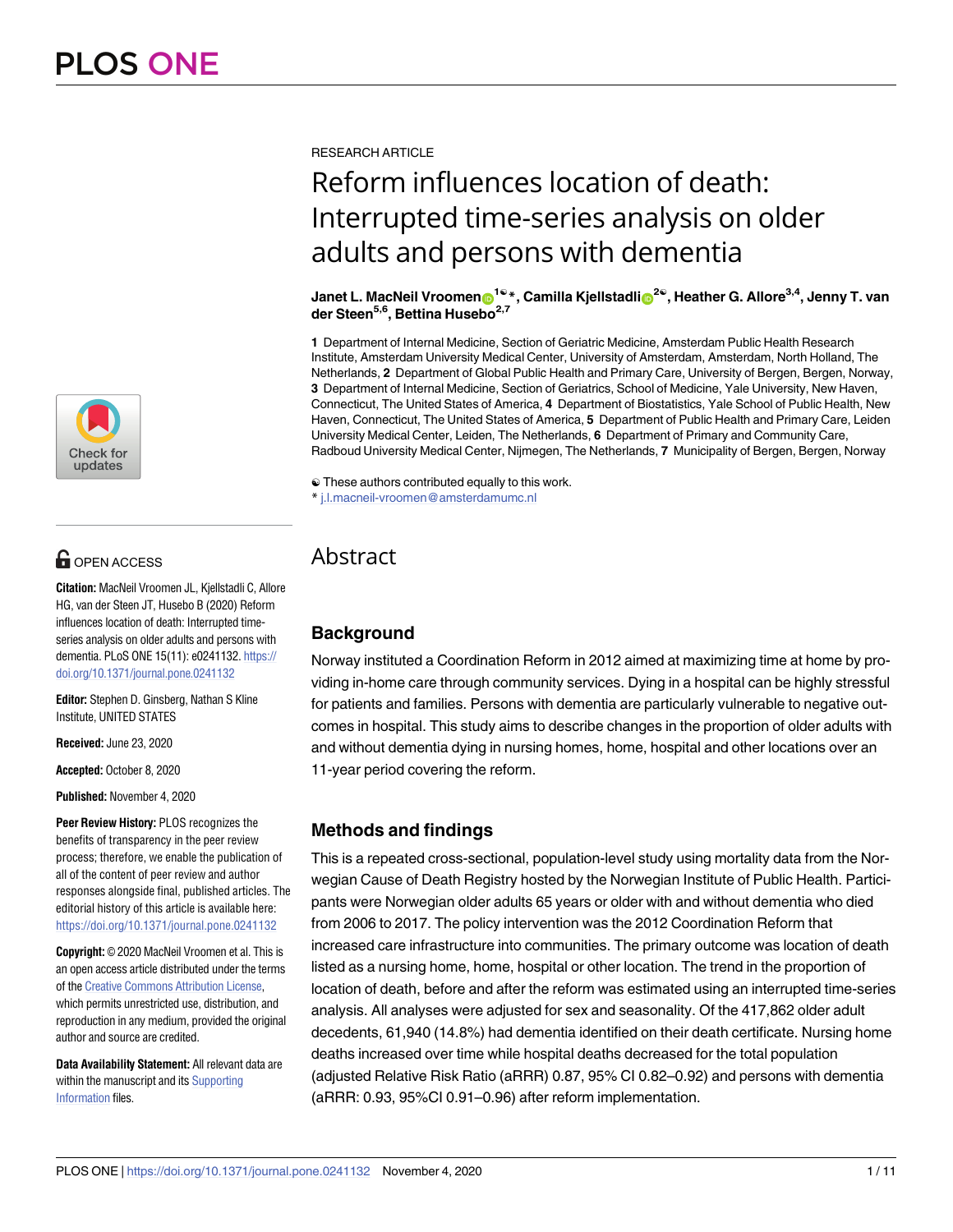<span id="page-1-0"></span>**Funding:** JMV received a ZonMw career award, Veni grant # 91619060. [https://www.zonmw.nl/nl/](https://www.zonmw.nl/nl/onderzoek-resultaten/fundamenteel-onderzoek/programmas/programma-detail/veni/t/commissie-13/) [onderzoek-resultaten/fundamenteel-onderzoek/](https://www.zonmw.nl/nl/onderzoek-resultaten/fundamenteel-onderzoek/programmas/programma-detail/veni/t/commissie-13/) [programmas/programma-detail/veni/t/commissie-](https://www.zonmw.nl/nl/onderzoek-resultaten/fundamenteel-onderzoek/programmas/programma-detail/veni/t/commissie-13/)[13/.](https://www.zonmw.nl/nl/onderzoek-resultaten/fundamenteel-onderzoek/programmas/programma-detail/veni/t/commissie-13/) The funders had no role in study design, data collection and analysis, decision to publish, or preparation of the manuscript.

**Competing interests:** NO authors have competing interests.

# **Conclusion**

This study provides evidence that the 2012 Coordination Reform was associated with decreased older adults dying in hospital and increased nursing home death; however, the number of people dying at home did not change.

# **Introduction**

After the Coordination Reform was introduced in a white paper in 2009, the Norwegian government implemented it in 2012 as a response to increasing costs, to ensure sustainability of the health care system [\[1\]](#page-8-0). Through administrative, structural and economic approaches, tasks and responsibility were transferred from secondary to primary care with a goal to decrease hospitalizations and ensure that services were provided at the lowest efficient care level, closer to the patient's home  $[1-3]$ . Municipalities became responsible for caring for patients discharged from hospital after a shorter length of stay. After the reform, length of hospitalizations decreased for older adults, re-admission rates increased, and discharge rates to short-term nursing homes (NHs) from hospitals increased [\[3,](#page-8-0) [4](#page-8-0)]. The reform included opening of municipal emergency bed units, which led to reduced hospitalizations for some conditions [[3](#page-8-0), [5\]](#page-8-0). A study from one Norwegian nursing home found a 15% increase in mortality for older adults discharged from hospital to the nursing home post reform [[3\]](#page-8-0). It is unknown if these results can be found at the national level.

Norway has universal healthcare. Municipalities are responsible for primary care, offering home nursing services, short-term and long-term NH care, rehabilitation, and ensure access to a general practitioner and out-of-hours services. The government is responsible for secondary care including hospitals. Short-term NH beds have increased after the reform, at the expense of long-term NH beds [[6](#page-8-0), [7\]](#page-8-0). More emphasis was added to providing care to persons at home to allow them to stay longer at home [\[8\]](#page-8-0). It is unknown whether place of death was affected.

It is also unclear how people with dementia were affected, arguably the most vulnerable and costliest patient population. Dementia is a chronic debilitating condition with cognitive, behavior and functional decline, and a life span varying from 3–12 years from diagnosis [\[9,](#page-8-0) [10\]](#page-8-0). In Western countries most persons with dementia die in NHs [[11](#page-8-0)] and in Norway, this figure is particularly high (93%)  $[12, 13]$  $[12, 13]$  $[12, 13]$  $[12, 13]$  $[12, 13]$ . The rationale for institutionalization may differ for persons with dementia compared to persons without dementia because informal caregiver stress in addition to patient characteristics are predictors of institutionalization [[14](#page-8-0)].

It is also unknown if the Coordination Reform is associated with more persons with dementia dying in hospital. Persons with dementia admitted to hospital are at risk for functional decline, lack of pain control, increased morbidity, increased mortality and a decreased quality of life [[15–17\]](#page-8-0). Furthermore, numerous nursing and medical procedures may be unnecessarily continued or started in the last hours of a patient with dementia's life [\[18\]](#page-8-0) and persons with dementia are at high risk for delirium [[19](#page-8-0)].

There is limited health policy research to determine whether the reform has been effective. The aim of this study is to assess the impact of the 2012 Coordination Reform on location of death for the total population older than 65 years with and without dementia, based on population-level data. We hypothesize the reform would be associated with a gradual increase in the proportion of people dying in NHs and at home and a decrease in the proportion dying in hospital for persons without dementia. For persons with dementia, we do not expect a difference in the proportions that die in a NH setting because of caregiver burden and as this reform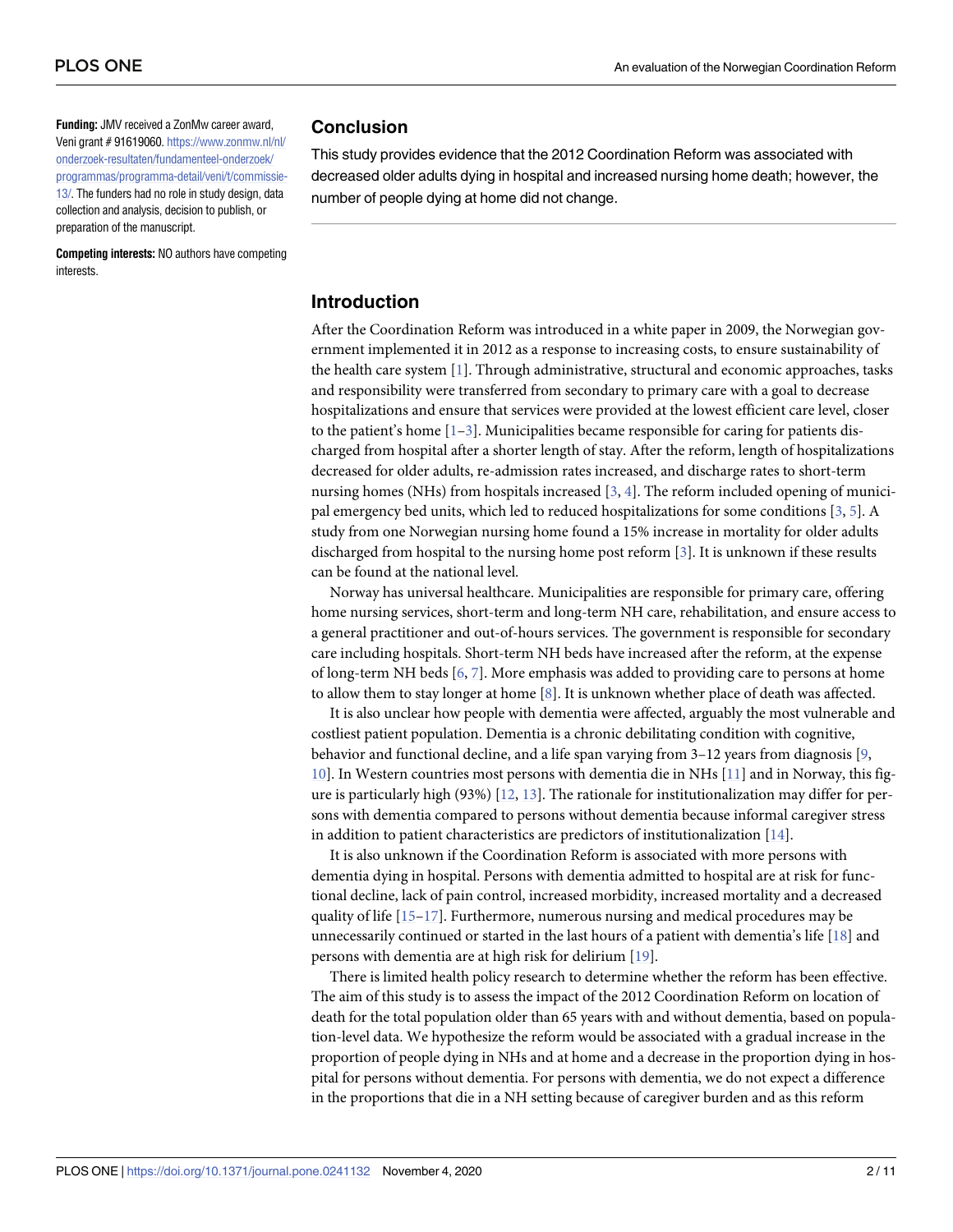<span id="page-2-0"></span>involves not only building infrastructure but an awareness and readiness for change, more time may be required to see a difference in location of death for this population.

# **Methods**

# **Study design**

We performed an interrupted time series analysis (ITS) based on guidelines by Bernal et al. [\[20\]](#page-8-0) to determine whether the introduction of the Coordination Reform of January 1, 2012 was associated with changes in location of death for the total Norwegian population  $>65$  years and for persons with and without dementia. In an ITS study, a time series of the outcome of interest is used to establish an underlying trend, which is 'interrupted' by an intervention at a known point in time [[20](#page-8-0)]. The pre-intervention underlying trend is compared against the post-intervention period to identify whether the intervention is associated with changes in the outcome [[20](#page-8-0)]. Interrupted time series is increasingly used to evaluate policy in public health [\[20\]](#page-8-0).

We used repeated cross-sectional, open-access national-level aggregated data on location of death from the Norwegian Cause of Death Registry (NCoDR), providing 100% coverage of the Norwegian population. We used quarterly data spanning the period January 1, 2006 through December 31, 2017. This study was developed using the STROBE and RECORD statement guidelines (S1 [Table](#page-7-0)) [\[21\]](#page-8-0). As the data was public and anonymized, ethics approval was not required.

#### **Participants**

Individuals included were 65 years and older at the time of death. Decedents´ location of death was recorded as at home, in a hospital, a NH, or other setting (abroad, under transportation to hospital, other specified). Statistics Norway provided total number of older adults that died per quarter and per location of death. Persons with dementia were identified based on International Classification of Diseases, Tenth Revision (codes for dementia: F00.0, F00.1, F00.2, F00.9, F01.0, F01.1, F01.2, F01.3, F01.8, F01.9, F02.0, F02.1, F02.2, F02.3, F02.4, F02.8, F03, G30.0, G30.1, G30.8, G30.9) if dementia diagnosis was included as one of the diagnoses anywhere on the death certificate.

#### **Variables**

**Primary outcome.** Place of death as recorded on the death certificate were categorized into home, NH, hospital and other (specified).

**Explanatory variables.** A time variable (in cumulative quarters) and policy dummy variables indicating the pre-intervention period (coded 0) or the post-intervention period (coded 1) were created. Calendar quarters were included as a categorical variable in the model to account for seasonality [[20](#page-8-0)]. Sex was included as a covariate.

# **Statistical analysis**

Study population [characteristics](https://www.sciencedirect.com/topics/medicine-and-dentistry/population-and-population-related-phenomena) and the distribution of place of death were described using unadjusted proportions. Summaries and bivariate comparisons between the outcomes and potential time-varying confounders, and basic before-and-after comparisons were performed [\[20\]](#page-8-0).

Three weighted multinomial logistic regressions were performed for the total population, persons with dementia and without to calculate adjusted relative risk ratios (aRRR) and yearspecific mean predicted probabilities of location of death. When calculating predicted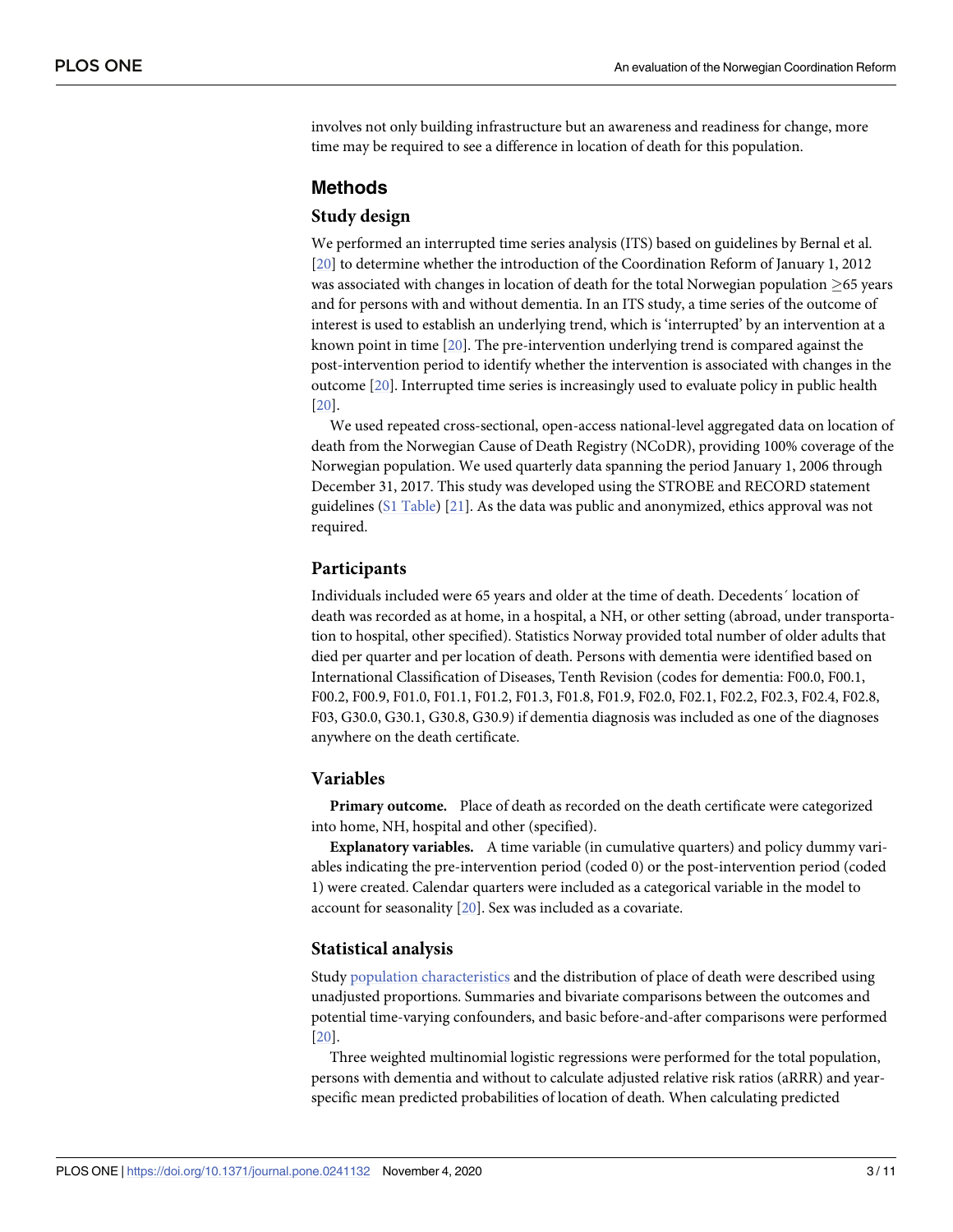<span id="page-3-0"></span>probabilities, all other variables were held at their means. Death in nursing home was the reference group. The regression analyses were weighted to adjust for population growth over the study period. Models included time in cumulative quarters since the start of the study, a reform variable, and an interaction term between the reform and cumulative quarters variable. The cumulative quarters variable can be interpreted as the quarterly aRRR of dying in a particular location pre-reform. The reform variable can be interpreted as the immediate (step) change following the implementation of the reform. The interaction between the cumulative quarters and the reform variables can be interpreted as the quarterly change in relative risk of dying at a particular location since the introduction of the reform (slope change). Lag variables were not created because the policy was enacted on January 1, 2012 after 3 years of notice. There were economic sanctions for municipalities who were unprepared before January 1, 2012 [[1](#page-8-0), [4\]](#page-8-0). Calendar quarters were included as a categorical variable in the model to account for seasonality [[20](#page-8-0)]. Stata version 16 was used for all analyses.

# **Results**

Table 1 shows unadjusted yearly locations of death proportions (2006–2017) per study population.

# **Multinomial logistic regressions**

**Total population** �**65 years.** Before the introduction of the 2012 reform, the proportions of people dying at home (Cumulative quarters, aRRR 0.97, 95% CI 0.96–0.98), hospital (aRRR 0.95, 95% CI 0.95–0.96) and elsewhere (aRRR 0.94, 95% CI 0.93–0.95) were significantly decreasing compared to NHs ([Fig](#page-4-0) 1, S2 [Table\)](#page-7-0). After the introduction of the reform, there was evidence of a step change in the proportion of home deaths (aRRR 1.19, 95%CI 1.10–1.29) while the proportion of hospital deaths (aRRR 0.87 95%CI 0.82–0.92) and dying elsewhere (aRRR 0.71, 95%CI 0.62–0.82) decreased compared to NH deaths. This was followed by a small but significant deceleration (e.g. reduced slope) in home deaths (aRRR 0.98, 95%CI

|                   | <b>Total population</b> |                        |      |                 |           |        | Dementia               |      |               |           |         | No Dementia     |      |               |                |  |
|-------------------|-------------------------|------------------------|------|-----------------|-----------|--------|------------------------|------|---------------|-----------|---------|-----------------|------|---------------|----------------|--|
| <b>Years</b>      | N                       | <b>Nursing</b><br>Home |      | Home   Hospital | Elsewhere | N      | <b>Nursing</b><br>Home |      | Home Hospital | Elsewhere | N       | Nursing<br>Home |      | Home Hospital | Elsewhere      |  |
|                   |                         | (%)                    | (% ) | (%)             | (%)       |        | (%)                    | (% ) | (% )          | (% )      |         | (% )            | (% ) | (% )          | (% )           |  |
| 2006              | 34,631                  | 46.5                   | 12.6 | 37.2            | 3.7       | 4,205  | 84.9                   | 4.4  | 9.0           | 1.6       | 30,426  | 41.2            | 13.7 | 41.1          | 4.0            |  |
| 2007              | 35,478                  | 46.8                   | 12.8 | 36.4            | 4.0       | 4,434  | 85.3                   | 5.1  | 8.7           | 1.0       | 31,044  | 41.3            | 13.9 | 40.4          | 4.4            |  |
| 2008              | 34,898                  | 48.3                   | 12.3 | 36.2            | 3.3       | 4,396  | 84.6                   | 4.7  | 9.4           | 1.2       | 30,502  | 43.1            | 13.4 | 40            | 3.6            |  |
| 2009              | 34,445                  | 49.5                   | 12.1 | 35.1            | 3.3       | 4,502  | 86.7                   | 4.4  | 7.5           | 1.5       | 29,943  | 43.9            | 13.3 | 39.3          | 3.5            |  |
| 2010              | 34,628                  | 50.4                   | 12.7 | 33.9            | 3.0       | 4,862  | 86.8                   | 4.5  | 7.9           | 0.7       | 29,766  | 44.5            | 14.1 | 38.1          | 3.4            |  |
| 2011              | 34,587                  | 51.7                   | 12.1 | 32.8            | 3.4       | 5,009  | 87.5                   | 4.3  | 6.7           | 1.5       | 29,578  | 45.6            | 13.5 | 37.3          | 3.7            |  |
| 2012 <sup>a</sup> | 35,457                  | 53.5                   | 12.6 | 31.1            | 2.8       | 5,307  | 86.9                   | 5.1  | 6.9           | 1.1       | 30,150  | 47.6            | 14   | 35.3          | 3.1            |  |
| $2013^a$          | 34,764                  | 53.5                   | 12.4 | 30.7            | 3.4       | 5,272  | 87.1                   | 4.8  | 6.7           | 1.5       | 29,492  | 47.5            | 13.7 | 35            | 3.8            |  |
| $2014^a$          | 34,297                  | 53.9                   | 12.2 | 30.5            | 3.3       | 5,569  | 86.6                   | 5.4  | 6.8           | 1.2       | 28,728  | 47.6            | 13.5 | 35.2          | 3.7            |  |
| $2015^a$          | 34,859                  | 54.2                   | 12.1 | 30.5            | 3.2       | 5,820  | 87.0                   | 4.9  | 7.0           | 1.1       | 29,039  | 47.6            | 13.6 | 35.2          | $\overline{4}$ |  |
| $2016^a$          | 34,724                  | 56.6                   | 11.1 | 28.9            | 3.3       | 6,141  | 89.1                   | 2.8  | 6.9           | 1.3       | 28,583  | 49.7            | 12.9 | 33.7          | 4.4            |  |
| $2017^{\rm a}$    | 35,094                  | 57.3                   | 10.6 | 28.9            | 3.2       | 6,423  | 90.5                   | 2.6  | 6.0           | 0.9       | 28,671  | 49.9            | 12.4 | 34            | 3.6            |  |
| Total             | 417,862                 |                        |      |                 |           | 61,940 |                        |      |               |           | 355,922 |                 |      |               |                |  |

**Table 1. Location of death (2006–2017) for all Norwegian adults over 65 years by dementia status (%).**

<sup>a</sup> Indicates post Coordination Reform.

<https://doi.org/10.1371/journal.pone.0241132.t001>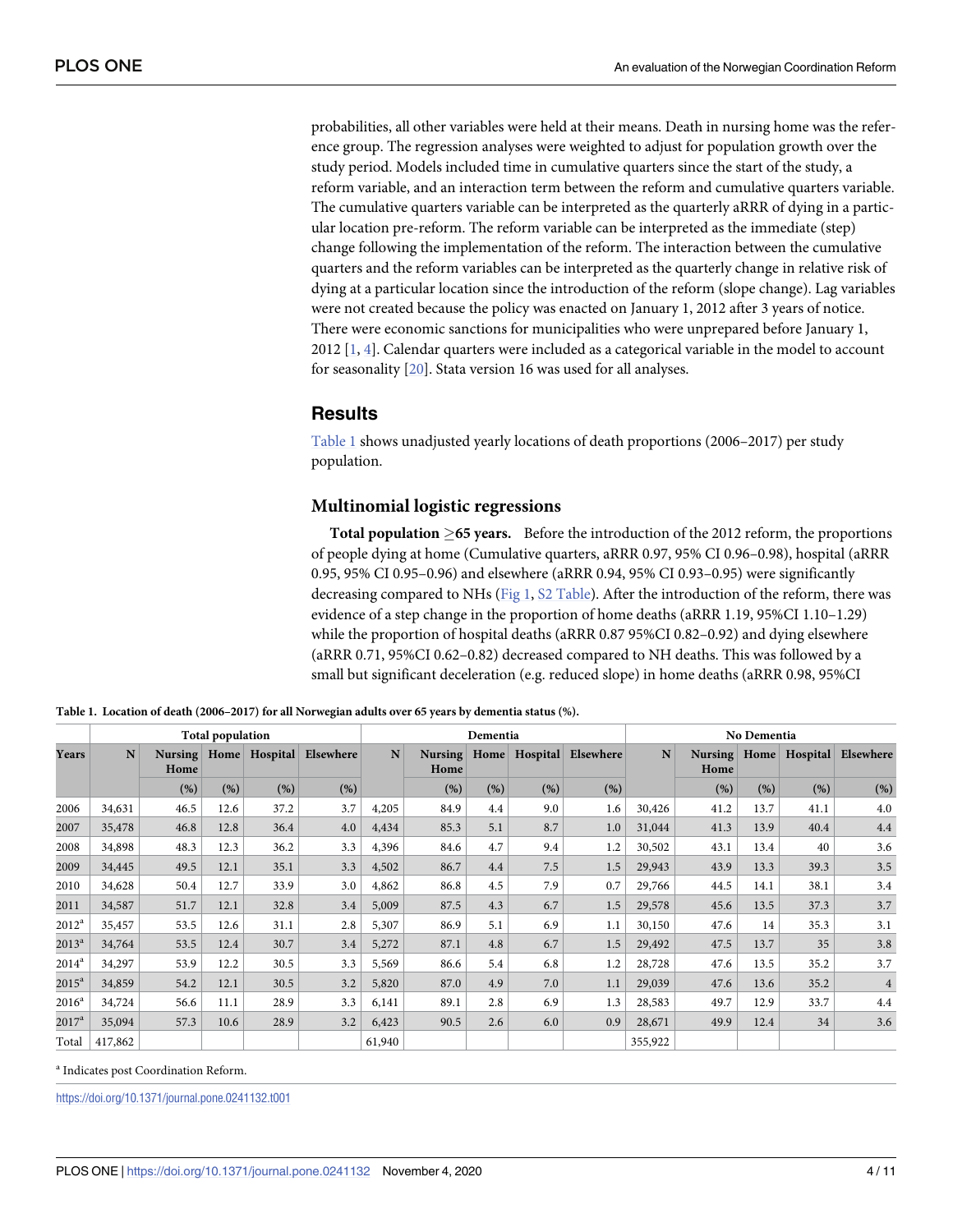<span id="page-4-0"></span>

[Fig](#page-3-0) 1. Location of death for persons with dementia (panel a) without dementia (panel b) and the total population **(panel c), from multinomial logistic regression (predicted probabilities (y-axis) plotted over time) weighted to adjust for population growth over the study period.** Note red dashed line is the implementation of the 2012 long term care reform.

<https://doi.org/10.1371/journal.pone.0241132.g001>

0.96–0.98) and a similarly small but significant acceleration (e.g. increased slope) in hospital deaths (aRRR 1.02, 95%CI 1.01–1.02) and dying elsewhere (aRRR 1.06, 95%CI 1.05–1.08) in recent years compared to previous years. Males were more likely than females to die at home (aRRR 1.86, 95%CI 1.82–1.90), in hospital (aRRR 1.75, 95%CI 1.73–1.78) or in another location (aRRR 2.53, 95%CI 2.44–2.62) than in a NH.

**Persons without dementia.** Pre-reform time trends indicated a relative decrease in dying at home (aRRR 0.97, 95% CI 0.97–0.98), at hospital (aRRR 0.96, 95% CI 0.95–0.96) and elsewhere (aRRR 0.94, 95% CI 0.93–0.96) compared to NH for persons without dementia (Fig 1, S2 [Table\)](#page-7-0). After the reform, there was no evidence of a step change in dying at home (aRRR 1.08, 95% CI 0.99–1.17), but there was evidence of a significant negative step change for dying at hospital (aRRR 0.83, 95% CI 0.78–0.88) and elsewhere (aRRR 0.65, 95% CI 0.56–0.75) compared to NH deaths followed by a small but significant acceleration in the aRRR for hospital deaths (aRRR 1.02, 95% CI 1.01–1.03) and elsewhere (aRRR 1.07, 95% CI 1.05–1.09) in recent years compared to previous years. Males were more likely than females to die at home (aRRR 1.81, 95%CI 1.77–1.85), in hospital (aRRR 1.62, 95%CI 1.59–1.64) or in another location (aRRR 2.49, 95%CI 2.40–2.59) than in a NH.

**Persons with dementia.** Before the introduction of the reform, for persons with dementia there was significant decrease in hospital deaths (aRRR 0.93, 95%CI 0.91–0.96) compared to NH deaths. After the reform, there was evidence of a step change in the proportions of persons with dementia dying at home (aRRR 2.88, 95%CI 2.13–3.90) versus NH deaths followed by a significant deceleration in home deaths (aRRR 0.90, 95% CI 0.86–0.94) and a small but significant acceleration in hospital deaths (aRRR 1.04, 95% CI 1.00–1.08) in recent years compared to previous years was also observed (S2 [Table](#page-7-0)). Results indicate a substantial relative proportional change in hospital deaths; however, in absolute terms, this represents few older adults due to the small population size dying in hospital (Fig 1). Males with dementia were less likely than females to die at home (aRRR 0.87, 95% CI 0.80–0.95) and were more likely to die in hospital (aRRR 2.08, 95% CI 1.96–2.21).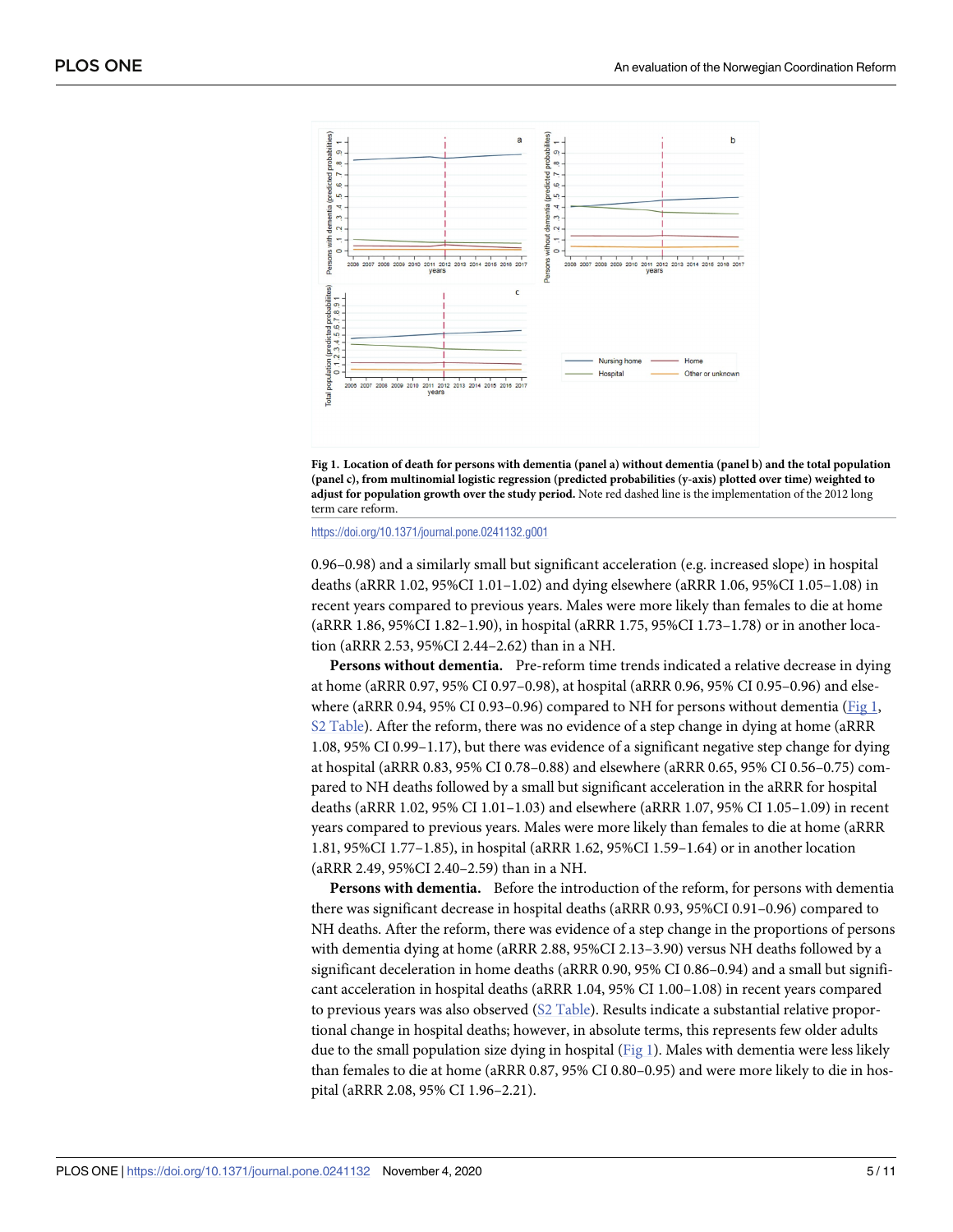# <span id="page-5-0"></span>**Discussion**

### **Main findings**

The number of people dying in hospital decreased since the 2012 reform for the total population, for persons with and without dementia, while NH deaths increased. Immediately after the reform, home deaths increased for persons with dementia but returned to pre-reform levels over time.

Fewer hospital deaths could be a consequence of the Coordination Reform enabling greater collaboration between NH medicine and palliative care in NHs [[22](#page-9-0), [23](#page-9-0)]. After the collaboration, Norwegian NHs were better equipped to handle end-of-life palliative care, resulting in fewer transfers to hospitals in the last weeks of life. The 2009 Coordination Reform white paper recommended municipalities to increase the number of palliative units in NHs [\[1\]](#page-8-0). A report in 2017 found substantial increases in palliative units and beds indicating that the Coordination Reform contributed to palliative care provisions in NHs [\[24\]](#page-9-0). Furthermore, there were already trends in a decreased number of deaths in Norwegian hospital pre-reform [\[13\]](#page-8-0). A Norwegian study that evaluated location of death in Norway over 25 years (1987–2011 period) found shifts in end-of-life care from hospital to NHs [\[13\]](#page-8-0). The authors concluded that this was partly due to policy shifts enabling NHs to provide end-of life care [\[13\]](#page-8-0). Our study extends this literature by evaluating the effects of the 2012 reform which appear to have increased the magnitude and reinforced previous policy reform to avoid hospital deaths. Previous studies found transfers to hospitals and death in hospital was negatively associated with quality of life for older adults and persons with dementia [\[15–18,](#page-8-0) [25\]](#page-9-0).

Despite past studies finding death at home being the primary preference [\[26–28](#page-9-0)] and policy goals to enable home deaths, we found that there has not been a change in home deaths over time. Kjellstadli et al. [[29](#page-9-0)] found in a population-based, longitudinal analyses, that general practitioner (GP) home visit(s) and interdisciplinary collaboration(s) in the last 3 months before death, significantly increased the odds of dying at home in a dose-dependent manner. However, only a minority (less than 10%) utilized both these GP services in the last month of life. Kjellstadli et al. recommended [\[29\]](#page-9-0) greater utilization of GPs and primary care to deliver end of life care. Furthermore, interventions to increase awareness, support and education in homecare services are needed to enable more persons to die at home. Recent work found trajectories of home nursing hours and probability of short-term NH stays indicated possible effective palliative home nursing for some, while others, had not accessed services for staying at home longer at the end-of-life [\[30\]](#page-9-0). The authors concluded that continuity of care was an important factor in palliative home care and home death [\[30\]](#page-9-0).

Although overall proportions of home deaths may not have changed, there is evidence that time spent in the community has increased in Norway. Previous literature also found length of stay in Norwegian long-term NHs has decreased since the 2012 reform, to a median of 1.31 years in 2016 [[31](#page-9-0)]. One study of 47 Norwegian NHs conducted in 2012–2014 ( $n = 691$ ) patients) found 25% of patients died within one year of NH admission [\[32\]](#page-9-0).

#### **International comparisons**

A European Commission report [\[33\]](#page-9-0) that compared reforms to long-term care provisions in 35 countries in the past 10 years (2008–2018) found three overall trends: 1) changes to the long-term care policy mix and shifts from residential care towards home care and community care, 2) improving monetary sustainability and 3) increasing access and affordability of care, including recognizing the importance of informal caregivers. Contrary to European trends, Norway has attempted to increase the quality of care in long-term care to avoid hospital deaths. The UK [[34](#page-9-0)], Belgium [[35](#page-9-0)] and Germany [[36](#page-9-0)] have also tried to shift deaths from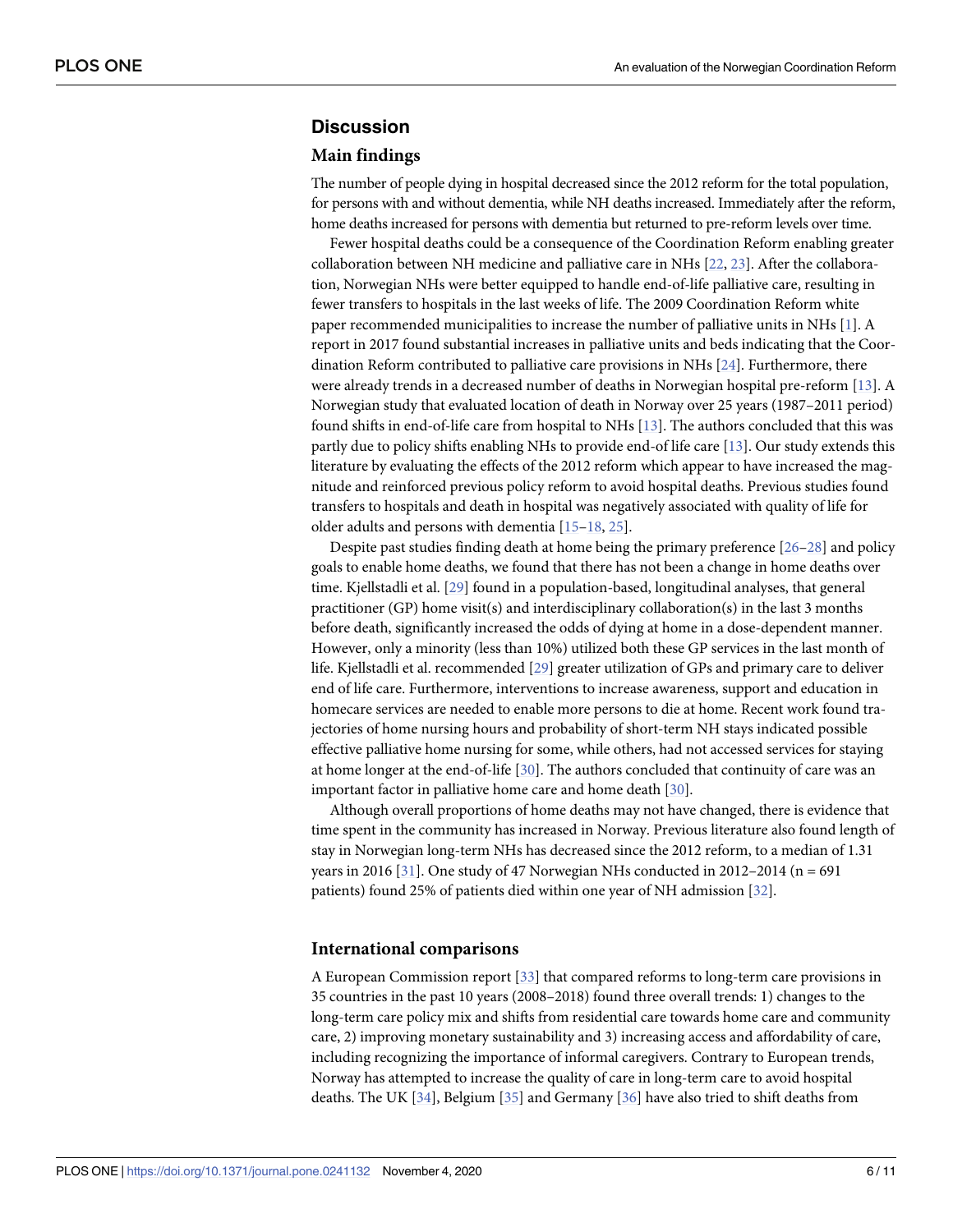<span id="page-6-0"></span>hospital to long-term care. Norway like other European countries, is interested in financial sustainability, and has also invested in homecare and the community care.

Very few studies evaluate the effects of long-term care reforms on location of death which is surprising considering healthcare resources appear to play a greater role in location of death than individual-level characteristics [\[37–](#page-9-0)[40](#page-10-0)]. Gao et al. [[34](#page-9-0), [38](#page-9-0)] evaluated the United Kingdom's National End of Life Care Program [[41](#page-10-0)] aimed to decrease unnecessary emergency admissions, reduce hospital death, improve the skills of the workforce and enable more people to die at the place of their choice [\[42,](#page-10-0) [43\]](#page-10-0) and found a decrease in hospital deaths and an increase of home deaths for cancer patients since the care implementation. Gao et al. [\[39\]](#page-10-0) also proposed a population-level framework to evaluate health services and location of death using health services characteristics and patient-level factors.

Location of death for persons with dementia varies across Europe [\[44\]](#page-10-0). However, most persons with dementia die in a long-term care facility [\[44\]](#page-10-0). To our knowledge, there are no published European studies evaluating the association of national long-term care reforms and location of death for persons with dementia. There have been national plans created in Denmark and Greece targeting care for persons with dementia, but it is unknown if they are associated with a change of location of death [[33](#page-9-0)].

### **Strengths and limitations**

Strengths of this study include being the first study to evaluate effect of the Coordination Reform on place of death, using high quality, longitudinal registry data for the whole population. Previous studies have evaluated place of death of people dying from dementia from an international perspective; however, they were cross-sectional and did not focus on countries that have made policy reform [\[44\]](#page-10-0). However, there remains several limitations. First, using death certificate data that does not provide detailed information regarding changes in places of care closest to death. Second, we relied on the death certificate to identify persons with dementia making these estimates a conservative underestimate [[45](#page-10-0)]. We know that at least 80% of persons in Norwegian long-term NHs have cognitive impairment [\[46](#page-10-0)]. There may be other sociodemographic and health factors that are related to the place of death, but those data were not available. Third, we present population-level results that are not person-specific; however, the strength of this study is that the results apply to the entire Norwegian population.

# **Health policy implications and generalizability**

This study contributes to society by providing new information on how current strategies have changed end-of-life care for the total population and persons with dementia over time. By evaluating existing care frameworks, we can better understand what is effective based on countries that have actively targeted in-home services supporting older adults to live in the community. At an international level, more research is required to evaluate long-term reforms to create evidenced-based health policy. This research may provide a strategic policy roadmap for countries to follow. Despite our results showing modest change in location of death, these reforms can be considered a success as they enabled treatment in place and created societal awareness in advance care planning. Furthermore, there was economic benefit because care was provided closer to home or in a nursing home and avoided stressful end of life hospital admissions [[47](#page-10-0)]. From a clinical perspective, during the SARS-COV-2 outbreak, we clearly saw the benefits of the Coordination Reform because the nursing homes had previously scaled up the medical staff and had the comprehensive training to provide end of life care [\[47\]](#page-10-0). These approaches will be valuable for future investigation for the impact of SARS-COV-2. As all datasets used were national registry data, the generalizability of these results is robust.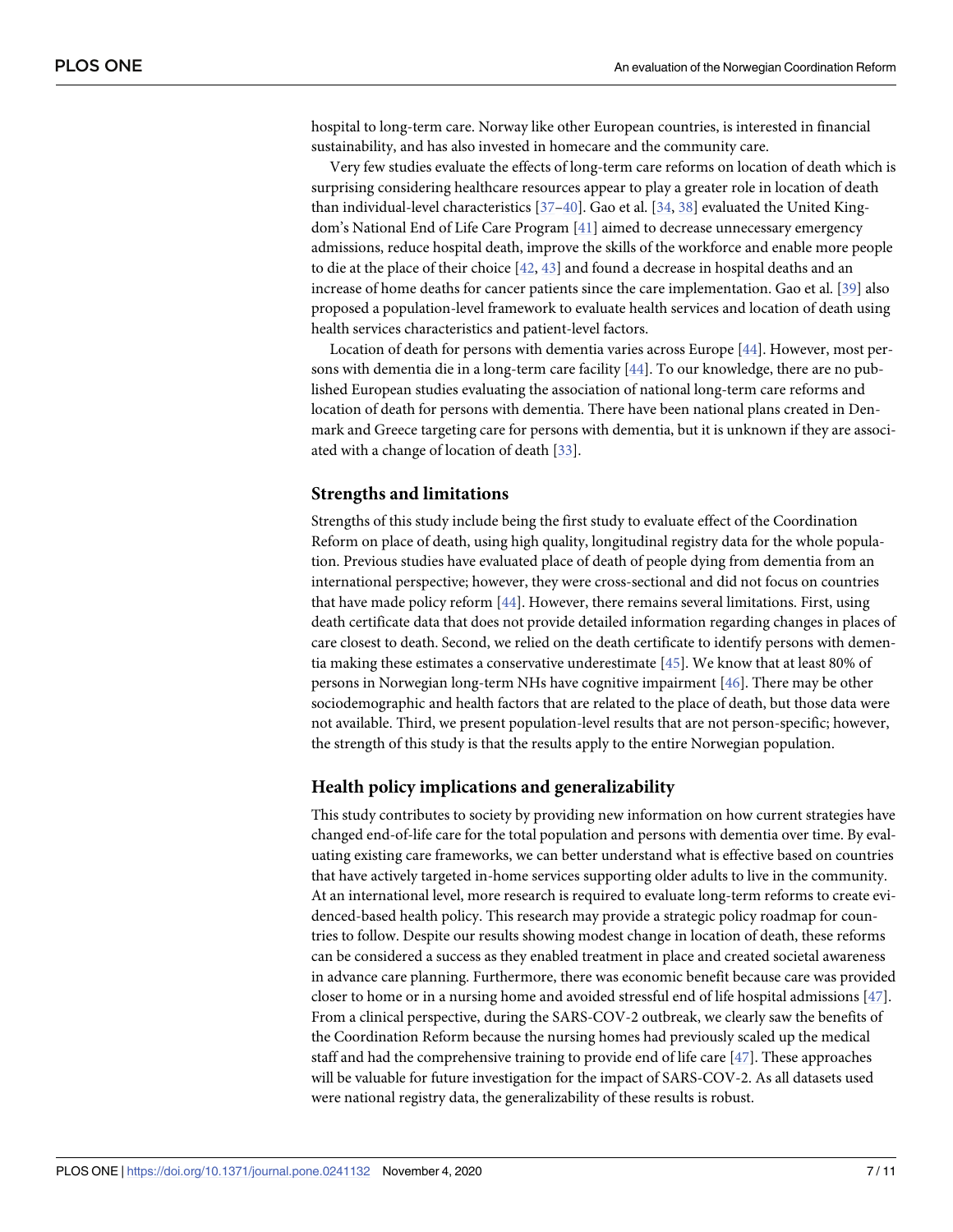# <span id="page-7-0"></span>**Conclusion**

This study provides preliminary evidence at a population-level that the 2012 Norwegian reform enabled treatment in place because of increased older adults having their location of death in a long-term care facility instead of a hospital regardless of dementia status. The number of people dying at home did not change irrespective of patient population group.

# **Supporting information**

**S1 [Table.](http://www.plosone.org/article/fetchSingleRepresentation.action?uri=info:doi/10.1371/journal.pone.0241132.s001) STROBE statement guidelines.** (DOCX)

**S2 [Table.](http://www.plosone.org/article/fetchSingleRepresentation.action?uri=info:doi/10.1371/journal.pone.0241132.s002) Adjusted relative risk ratios from multinomial logistic regressions of location of death for the total population and by dementia status weighted to adjust for population growth over the study period (2012–2017).** aRRR = Adjusted Relative Risk Ratio. Adjusted Relative Risk ratios from three multinomial logistic regression are presented where the reference group is long-term care home. Each regression was adjusted for sex and seasonality. (DOCX)

**S1 [File.](http://www.plosone.org/article/fetchSingleRepresentation.action?uri=info:doi/10.1371/journal.pone.0241132.s003) Aggregated dataset.** (XLS)

# **Author Contributions**

**Conceptualization:** Janet L. MacNeil Vroomen, Heather G. Allore, Jenny T. van der Steen, Bettina Husebo.

**Data curation:** Camilla Kjellstadli, Bettina Husebo.

**Formal analysis:** Janet L. MacNeil Vroomen, Camilla Kjellstadli.

**Funding acquisition:** Janet L. MacNeil Vroomen, Heather G. Allore, Jenny T. van der Steen, Bettina Husebo.

**Investigation:** Janet L. MacNeil Vroomen, Camilla Kjellstadli, Heather G. Allore, Bettina Husebo.

**Methodology:** Janet L. MacNeil Vroomen, Heather G. Allore.

**Project administration:** Janet L. MacNeil Vroomen, Camilla Kjellstadli, Bettina Husebo.

**Resources:** Janet L. MacNeil Vroomen, Camilla Kjellstadli, Bettina Husebo.

**Software:** Janet L. MacNeil Vroomen.

**Supervision:** Janet L. MacNeil Vroomen, Camilla Kjellstadli, Heather G. Allore, Jenny T. van der Steen, Bettina Husebo.

**Validation:** Janet L. MacNeil Vroomen.

**Visualization:** Janet L. MacNeil Vroomen, Camilla Kjellstadli, Heather G. Allore, Jenny T. van der Steen.

**Writing – original draft:** Janet L. MacNeil Vroomen, Camilla Kjellstadli, Jenny T. van der Steen, Bettina Husebo.

**Writing – review & editing:** Janet L. MacNeil Vroomen, Camilla Kjellstadli, Heather G. Allore, Jenny T. van der Steen, Bettina Husebo.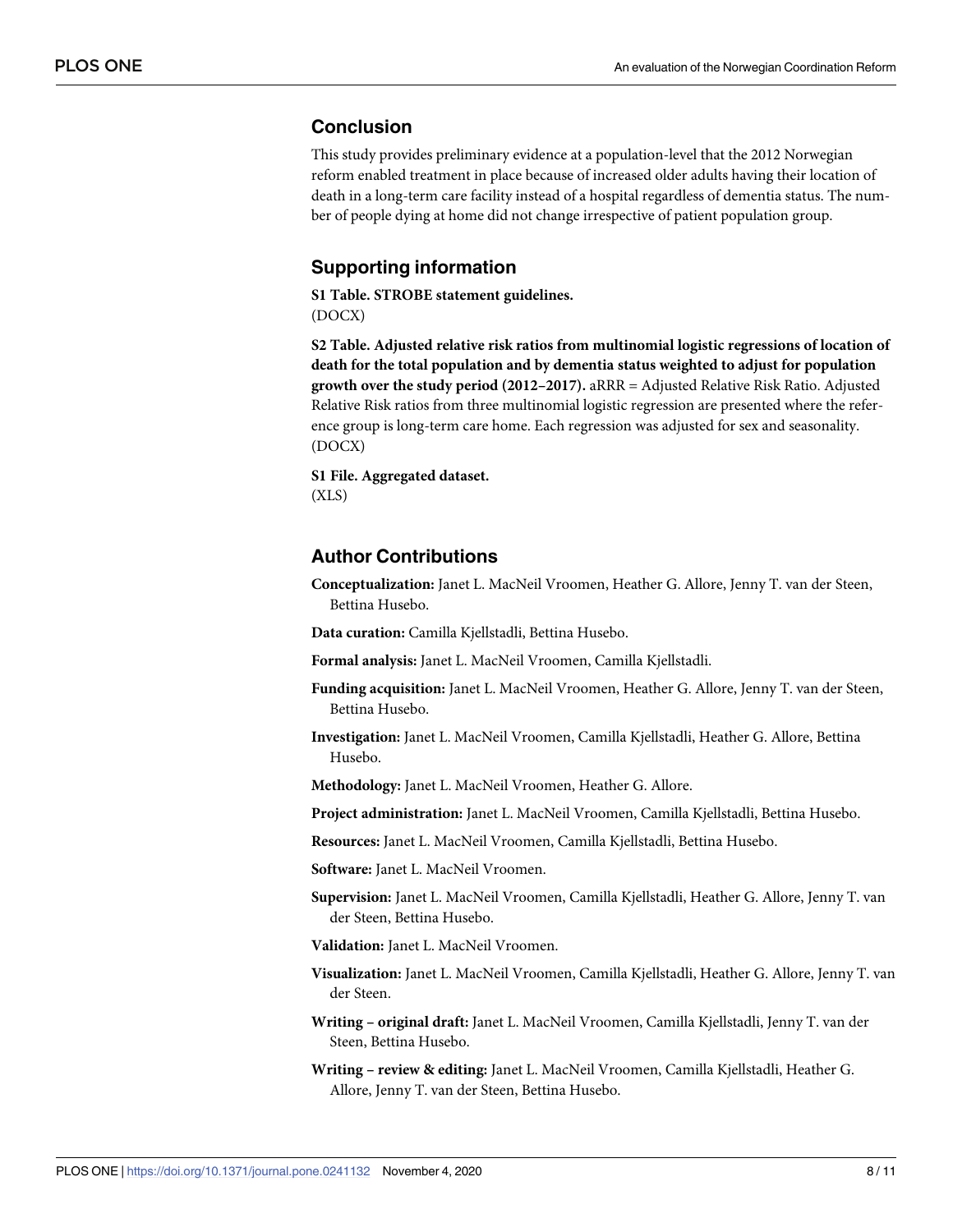# <span id="page-8-0"></span>**References**

- **[1](#page-1-0).** Det Kongelige Helse-OG Omsorgsdepartment. Samhandlingsreformen Rett behandling–på rett sted–til rett tid 2009. Available from: [https://www.regjeringen.no/contentassets/](https://www.regjeringen.no/contentassets/d4f0e16ad32e4bbd8d8ab5c21445a5dc/no/pdfs/stm200820090047000dddpdfs.pdf) [d4f0e16ad32e4bbd8d8ab5c21445a5dc/no/pdfs/stm200820090047000dddpdfs.pdf.](https://www.regjeringen.no/contentassets/d4f0e16ad32e4bbd8d8ab5c21445a5dc/no/pdfs/stm200820090047000dddpdfs.pdf)
- **2.** Romøren TI, Torjesen DO, Landmark B. Promoting coordination in Norwegian health care. International journal of integrated care. 2011; 11(Spec 10th Anniversary Ed):e127-e. <https://doi.org/10.5334/ijic.581> PMID: [22128282](http://www.ncbi.nlm.nih.gov/pubmed/22128282).
- **[3](#page-1-0).** Bruvik F, Drageset J, Foss Abrahamsen J. From hospitals to nursing homes–the consequences of the Care Coordination Reform. Sykepleien Forskning. 2017;( 12):60613. [https://doi.org/10.4220/](https://doi.org/10.4220/Sykepleienf.2017.60613) [Sykepleienf.2017.60613](https://doi.org/10.4220/Sykepleienf.2017.60613)
- **[4](#page-1-0).** Forskningsrådet. Evaluering av samhandlingsreformen. Sluttrapport fra styringsgruppen for forskningsbasert følgeevaluering av samhandlinvsreformen (EVASAM). Oslo: 2016.
- **[5](#page-1-0).** Norgwegian Directorate of Health. Status for øyeblikkelig hjelp døgntilbud i kommunene. Trondheim: 2018 Contract No.: IS-2836.
- **[6](#page-1-0).** OECD. "Long-term care beds in institutions and hospitals", in Health at a Glance 2017: OECD Indicators. Paris: OECD Publishing; 2017.
- **[7](#page-1-0).** Statistics Norway. 09929: Helse- og omsorgsinstitusjonar og plassar, etter eigarforhold (F) 2009–2018 2020. Available from: [https://www.ssb.no/statbank/table/09929/.](https://www.ssb.no/statbank/table/09929/)
- **[8](#page-1-0).** Mørk EB S, Haugstveit F, Sundby B, Karlsen H, Wettergreen J. Kommunale helse- og omsorgstjenester 2016. In: Norway S, editor. slo-Kongsvinger 2017.
- **[9](#page-1-0).** Larson EB, Shadlen M, Wang L, et al. SUrvival after initial diagnosis of alzheimer disease. Annals of Internal Medicine. 2004; 140(7):501–9. <https://doi.org/10.7326/0003-4819-140-7-200404060-00008> PMID: [15068977](http://www.ncbi.nlm.nih.gov/pubmed/15068977)
- **[10](#page-1-0).** Kua EH, Ho E, Tan HH, Tsoi C, Thng C, Mahendran R. The natural history of dementia. Psychogeriatrics. 2014; 14(3):196–201. <https://doi.org/10.1111/psyg.12053> PMID: [25323961](http://www.ncbi.nlm.nih.gov/pubmed/25323961)
- **[11](#page-1-0).** Badrakalimuthu V, Barclay S. Do people with dementia die at their preferred location of death? A systematic literature review and narrative synthesis. Age and Ageing. 2013; 43(1):13–9. [https://doi.org/10.](https://doi.org/10.1093/ageing/aft151) [1093/ageing/aft151](https://doi.org/10.1093/ageing/aft151) PMID: [24128594](http://www.ncbi.nlm.nih.gov/pubmed/24128594)
- **[12](#page-1-0).** Folkehelseinstituttet. De fleste dør på sykehjem, få dør hjemme 2018 [updated 24 Jan 2019; cited 2020 15 Aug]. Available from: <https://www.fhi.no/nyheter/2018/de-fleste-dor-pa-sykehjem/>.
- **[13](#page-1-0).** Kalseth J, Theisen OM. Trends in place of death: The role of demographic and epidemiological shifts in end-of-life care policy. Palliat Med. 2017; 31(10):964–74. Epub 2017/02/14. [https://doi.org/10.1177/](https://doi.org/10.1177/0269216317691259) [0269216317691259](https://doi.org/10.1177/0269216317691259) PMID: [28190375.](http://www.ncbi.nlm.nih.gov/pubmed/28190375)
- **[14](#page-1-0).** Gaugler JE, Yu F, Krichbaum K, Wyman JF. Predictors of nursing home admission for persons with dementia. Med Care. 2009; 47(2):191–8. Epub 2009/01/27. [https://doi.org/10.1097/MLR.](https://doi.org/10.1097/MLR.0b013e31818457ce) [0b013e31818457ce](https://doi.org/10.1097/MLR.0b013e31818457ce) PMID: [19169120](http://www.ncbi.nlm.nih.gov/pubmed/19169120).
- **[15](#page-1-0).** Phelan EA, Borson S, Grothaus L, Balch S, Larson EB. Association of incident dementia with hospitalizations. JAMA. 2012; 307(2):165–72. <https://doi.org/10.1001/jama.2011.1964> PMID: [22235087](http://www.ncbi.nlm.nih.gov/pubmed/22235087); PubMed Central PMCID: PMC3312921.
- **16.** Hoogerduijn JG, Schuurmans MJ, Duijnstee MS, de Rooij SE, Grypdonck MF. A systematic review of predictors and screening instruments to identify older hospitalized patients at risk for functional decline. J Clin Nurs. 2007; 16(1):46–57. <https://doi.org/10.1111/j.1365-2702.2006.01579.x> PMID: [17181666.](http://www.ncbi.nlm.nih.gov/pubmed/17181666)
- **[17](#page-1-0).** Hines S, McCrow J, Abbey J, Foottit J, Wilson J, Franklin S, et al. The effectiveness and appropriateness of a palliative approach to care for people with advanced dementia: a systematic review. JBI Libr Syst Rev. 2011; 9(26):960–1131. Epub 2011/01/01. [https://doi.org/10.11124/01938924-201109260-](https://doi.org/10.11124/01938924-201109260-00001) [00001](https://doi.org/10.11124/01938924-201109260-00001) PMID: [27820410.](http://www.ncbi.nlm.nih.gov/pubmed/27820410)
- **[18](#page-1-0).** Verhofstede R, Smets T, Cohen J, Eecloo K, Costantini M, Van Den Noortgate N, et al. End-of-Life Care and Quality of Dying in 23 Acute Geriatric Hospital Wards in Flanders, Belgium. J Pain Symptom Manage. 2017; 53(4):693–702. Epub 2017/01/04. <https://doi.org/10.1016/j.jpainsymman.2016.10.363> PMID: [28042062](http://www.ncbi.nlm.nih.gov/pubmed/28042062).
- **[19](#page-1-0).** Inouye SK. Delirium in Older Persons. New England Journal of Medicine. 2006; 354(11):1157–65. <https://doi.org/10.1056/NEJMra052321> PMID: [16540616](http://www.ncbi.nlm.nih.gov/pubmed/16540616).
- **[20](#page-2-0).** Bernal JL, Cummins S, Gasparrini A. Interrupted time series regression for the evaluation of public health interventions: a tutorial. Int J Epidemiol. 2017; 46(1):348–55. Epub 06/08. [https://doi.org/10.](https://doi.org/10.1093/ije/dyw098) [1093/ije/dyw098](https://doi.org/10.1093/ije/dyw098) PMID: [27283160.](http://www.ncbi.nlm.nih.gov/pubmed/27283160)
- **[21](#page-2-0).** von Elm E, Altman DG, Egger M, Pocock SJ, Gøtzsche PC, Vandenbroucke JP, et al. Strengthening the Reporting of Observational Studies in Epidemiology (STROBE) statement: guidelines for reporting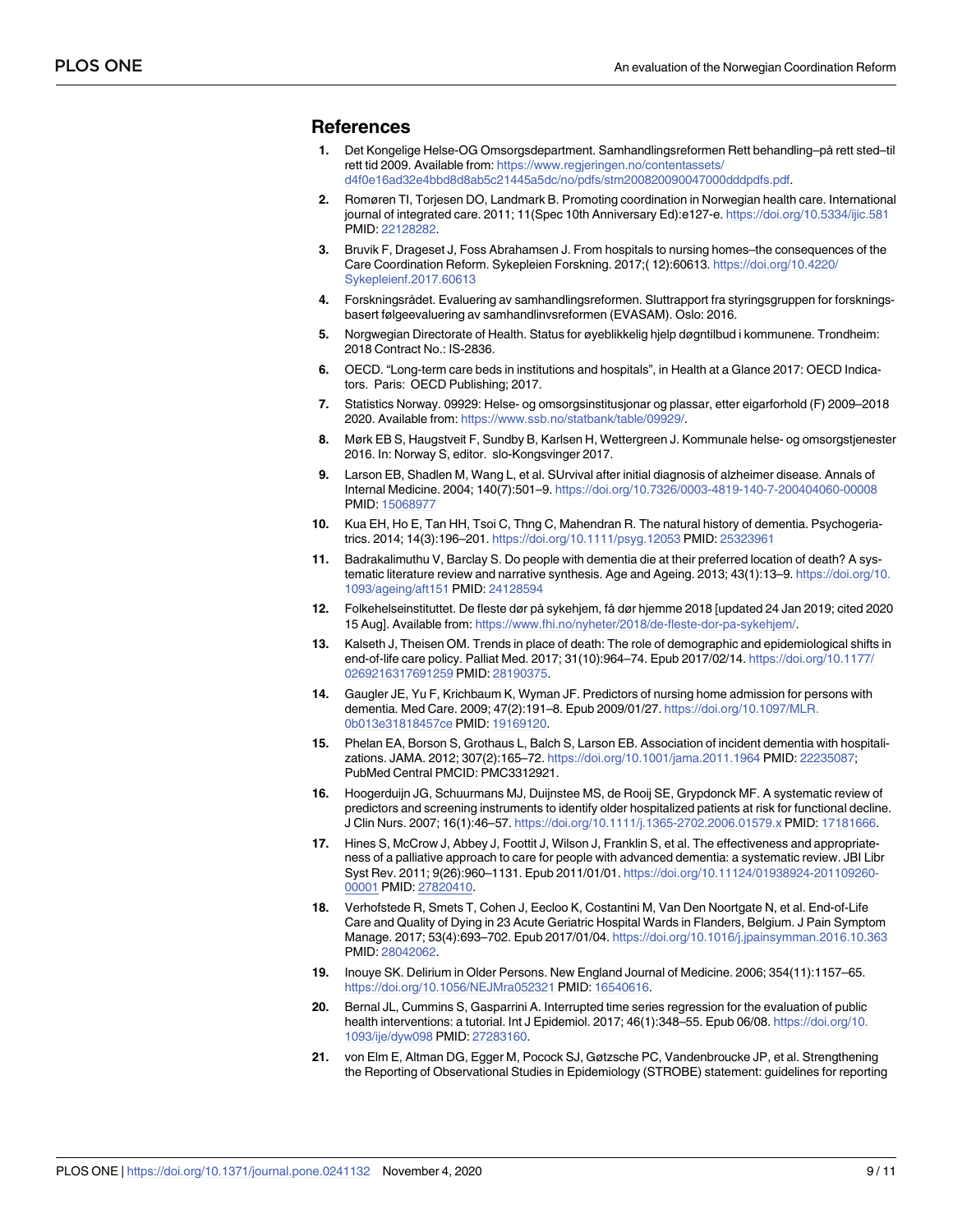observational studies. BMJ. 2007; 335(7624):806–8. <https://doi.org/10.1136/bmj.39335.541782.AD> PMID: [17947786](http://www.ncbi.nlm.nih.gov/pubmed/17947786).

- <span id="page-9-0"></span>**[22](#page-5-0).** Melby L, Ågotnes G, Atieno Ambugo E, Førland O. Kartlegging av medisinskfaglig tilbud i sykehjem og heldøgns omsorgsboliger [Mapping of medical assistanse in nursing homes and residential care]. Senter for omsorgsforsning, 2019.
- **[23](#page-5-0).** Kaasa SA S; Bahus MK; Broen P; Farsund H; Flovik AM, Hagerup SV et al. Palliasjon til Alvorlig Syke og Døende [On Life and Death. Pallative Care to the Seriously Ill and Dying]. Oslo: Ministry of Health and Care Services, 2017 Report NOU2017/16.
- **[24](#page-5-0).** Kaasa S, Andersen S, Bahus M, Broen P, Farsund H, Flovik A, et al. På liv og død. Palliasjon til alvorlig syke og døende [On life and death. Palliative care to the seriously ill and dying]. Oslo: Helse- og omsorgsdepartementet, 2017 Report NOU 2017.
- **[25](#page-5-0).** LaMantia MA, Stump TE, Messina FC, Miller DK, Callahan CM. Emergency Department Use Among Older Adults With Dementia. Alzheimer Dis Assoc Disord. 2016; 30(1):35–40. [https://doi.org/10.1097/](https://doi.org/10.1097/WAD.0000000000000118) [WAD.0000000000000118](https://doi.org/10.1097/WAD.0000000000000118) PMID: [26523710](http://www.ncbi.nlm.nih.gov/pubmed/26523710).
- **[26](#page-5-0).** Skår Å JL, Smedslund G, Bahus MK, Pedersen R, Fure B. Livets sluttfase—om å finne passende behandlingsnivå og behandlingsintensitet for alvorlig syke og døende. Oslo: Nasjonalt kunnskapssenter for helsetjenesten, 2014 Contract No.: Rapport fra Kunnskapssenteret nr. 19−2014.
- **27.** Gomes B, Higginson IJ, Calanzani N, Cohen J, Deliens L, Daveson BA, et al. Preferences for place of death if faced with advanced cancer: a population survey in England, Flanders, Germany, Italy, the Netherlands, Portugal and Spain. Annals of Oncology. 2012; 23(8):2006–15. [https://doi.org/10.1093/](https://doi.org/10.1093/annonc/mdr602) [annonc/mdr602](https://doi.org/10.1093/annonc/mdr602) PMID: [22345118](http://www.ncbi.nlm.nih.gov/pubmed/22345118)
- **[28](#page-5-0).** Faeo SE, Husebo BS, Bruvik FK, Tranvag O. "We live as good a life as we can, in the situation we're in"—the significance of the home as perceived by persons with dementia. BMC Geriatr. 2019; 19 (1):158. Epub 2019/06/07. <https://doi.org/10.1186/s12877-019-1171-6> PMID: [31170916](http://www.ncbi.nlm.nih.gov/pubmed/31170916); PubMed Central PMCID: PMC6555012.
- **[29](#page-5-0).** Kjellstadli C, Allore H, Husebo BS, Flo E, Sandvik H, Hunskaar S. General practitioners' provision of end-of-life care and associations with dying at home: a registry-based longitudinal study. Fam Pract. 2020. Epub 2020/01/30. <https://doi.org/10.1093/fampra/cmz059> PMID: [31995182](http://www.ncbi.nlm.nih.gov/pubmed/31995182).
- **[30](#page-5-0).** Kjellstadli C, Han L, Allore H, Flo E, Husebo BS, Hunskaar S. Associations between home deaths and end-of-life nursing care trajectories for community-dwelling people: a population-based registry study. BMC Health Serv Res. 2019; 19(1):698. Epub 2019/10/17. <https://doi.org/10.1186/s12913-019-4536-9> PMID: [31615500](http://www.ncbi.nlm.nih.gov/pubmed/31615500); PubMed Central PMCID: PMC6794846.
- **[31](#page-5-0).** Kjelvik J. Botid i sykehjem og varighet av tjenester til hjemmeboende [Time of residency and services to the community-dwelling]. Trondheim: The Norwegian Directorate of Health; 2017 Report Number 02/ 2017
- **[32](#page-5-0).** Sandvik RK, Selbaek G, Bergh S, Aarsland D, Husebo BS. Signs of Imminent Dying and Change in Symptom Intensity During Pharmacological Treatment in Dying Nursing Home Patients: A Prospective Trajectory Study. J Am Med Dir Assoc. 2016; 17(9):821–7. Epub 2016/06/21. [https://doi.org/10.1016/j.](https://doi.org/10.1016/j.jamda.2016.05.006) [jamda.2016.05.006](https://doi.org/10.1016/j.jamda.2016.05.006) PMID: [27321869](http://www.ncbi.nlm.nih.gov/pubmed/27321869).
- **[33](#page-5-0).** Spasova S, Baeten R, Coster S, Ghailani D, Peña-Casas R, Vanhercke B. Challenges in long-term care in Europe. A study of national policies. Brussels: European Commission, 2018.
- **[34](#page-5-0).** Gao W, Ho YK, Verne J, Glickman M, Higginson IJ. Changing patterns in place of cancer death in England: a population-based study. 2013 1549–1277 (Print) 1549–1277 Contract No.: 3.
- **[35](#page-5-0).** Houttekier D, Cohen J, Surkyn J, Deliens L. Study of recent and future trends in place of death in Belgium using death certificate data: a shift from hospitals to care homes. BMC Public Health. 2011; 11:228. Epub 2011/04/15. <https://doi.org/10.1186/1471-2458-11-228> PMID: [21489273](http://www.ncbi.nlm.nih.gov/pubmed/21489273); PubMed Central PMCID: PMC3094244.
- **[36](#page-5-0).** Dasch B, Blum K, Gude P, Bausewein C. Place of Death: Trends Over the Course of a Decade: A Population-Based Study of Death Certificates From the Years 2001 and 2011. Dtsch Arztebl Int. 2015; 112 (29–30):496–504. Epub 2015/08/08. <https://doi.org/10.3238/arztebl.2015.0496> PMID: [26249252](http://www.ncbi.nlm.nih.gov/pubmed/26249252); PubMed Central PMCID: PMC4555061.
- **[37](#page-6-0).** Cohen J, Pivodic L, Miccinesi G, Onwuteaka-Philipsen BD, Naylor WA, Wilson DM, et al. International study of the place of death of people with cancer: a population-level comparison of 14 countries across 4 continents using death certificate data. Br J Cancer. 2015; 113(9):1397–404. Epub 2015/09/02. <https://doi.org/10.1038/bjc.2015.312> PMID: [26325102](http://www.ncbi.nlm.nih.gov/pubmed/26325102); PubMed Central PMCID: PMC4815784.
- **[38](#page-6-0).** Gao W, Ho YK, Verne J, Gordon E, Higginson IJ. Health Services and Delivery Research. Geographical and temporal Understanding In place of Death in England (1984–2010): analysis of trends and associated factors to improve end-of-life Care (GUIDE\_Care)–primary research. Southampton (UK): NIHR Journals Library. Copyright © Queen's Printer and Controller of HMSO 2014. This work was produced by Gao et al. under the terms of a commissioning contract issued by the Secretary of State for Health.